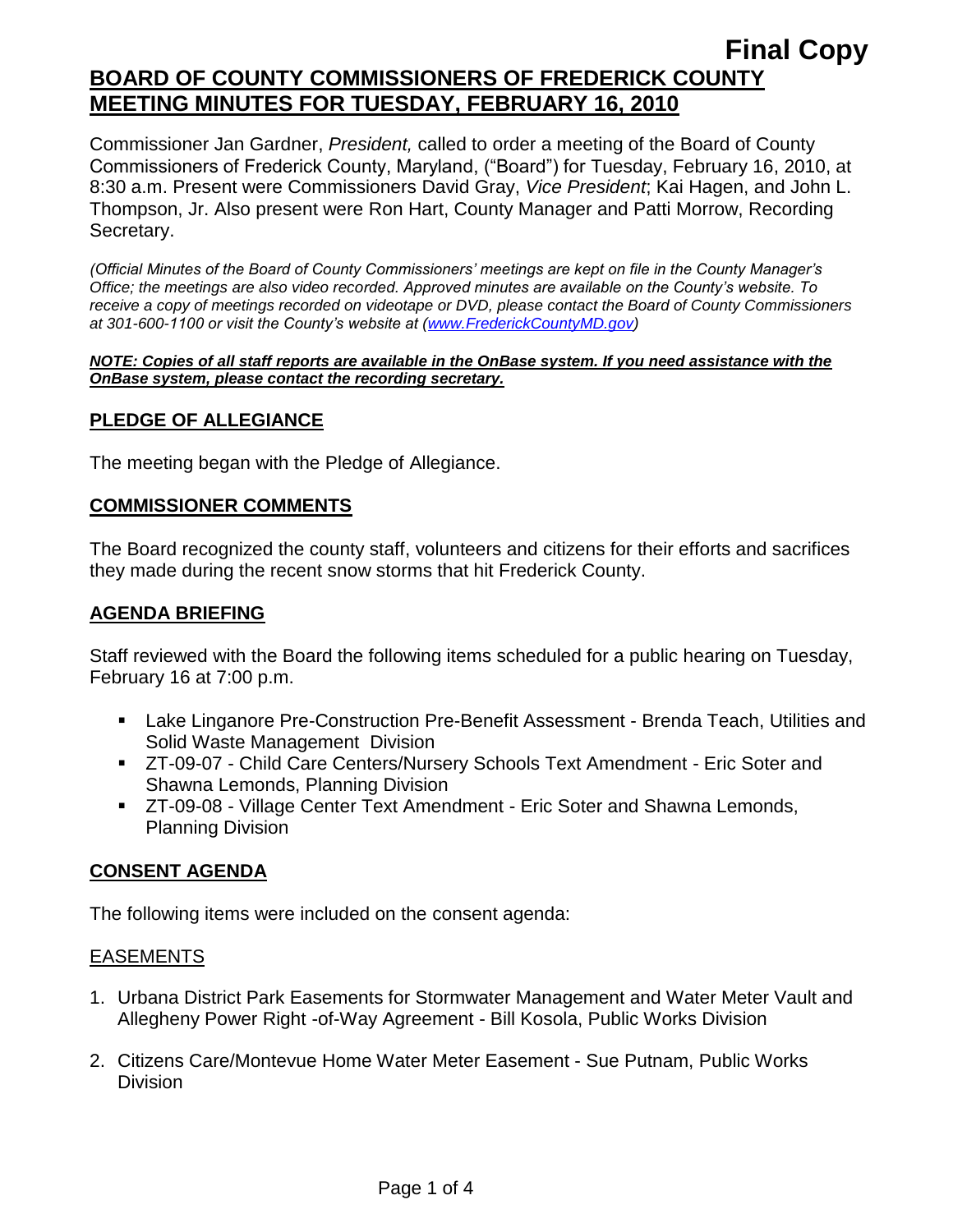Commissioner Gray moved to approve the consent agenda as presented. Commissioner Hagen seconded the motion that passed 4-0.

### **ADMINISTRATIVE BUSINESS**

## **Bid Award - Purchasing Memo #10-132, Follow Up to Authorization to Participate in Group Purchasing Organizations (GPO)/Approval of Lists – Hal Good, Finance Division**

Commissioner Gray moved to approve the GPO list as presented and delegate to the purchasing director the ability to add, subtract or amend the lists as appropriate and any future concerns would be brought back to the Board. Commissioner Hagen seconded the motion that passed 4-0.

### **Dumpster Enclosure Guidelines and Resolution - Kevin Demosky, Utilities and Solid Waste Management Division**

Commissioner Gray moved to approve the resolution and the dumpster enclosure guidelines as presented. Commissioner Hagen seconded the motion that passed 4-0.

(A copy of Resolution #10-02 can be obtained in the County Manager's Office or from the county's website, [www.FrederickCountyMD.gov\)](http://www.frederickcountymd.gov/)

### **Textile Reuse Program – Dawn Adams, Utilities and Solid Waste Management Division**

Mike Marschner, Utilities and Solid Waste Management Division, commented on the item.

Commissioner Thompson moved to approve the textile reuse program by authorizing Frederick County to enter into an agreement with The World Trade Company conditioned on confirmation from legal staff the entity is legitimate and authorized to do business in Maryland. Commissioner Gray seconded the motion that passed 4-0.

### **Legislative Issues**

Ragen Cherney, Office of the County Manager, briefed the Board on the issues before the Frederick County delegation members.

By unanimous consent the Board approved the testimony in support of House Bill 583, Adult Detention Center fees. It was indicated Mr. Cherney would submit it to the delegation.

Mike Gastley, Finance Division, commented on the liquor license fees.

The Board directed the legal staff to determine if Delegate Clagett's House Bill 687 regarding Frederick County/Municipalities – water and sewer classifications was unconstitutional.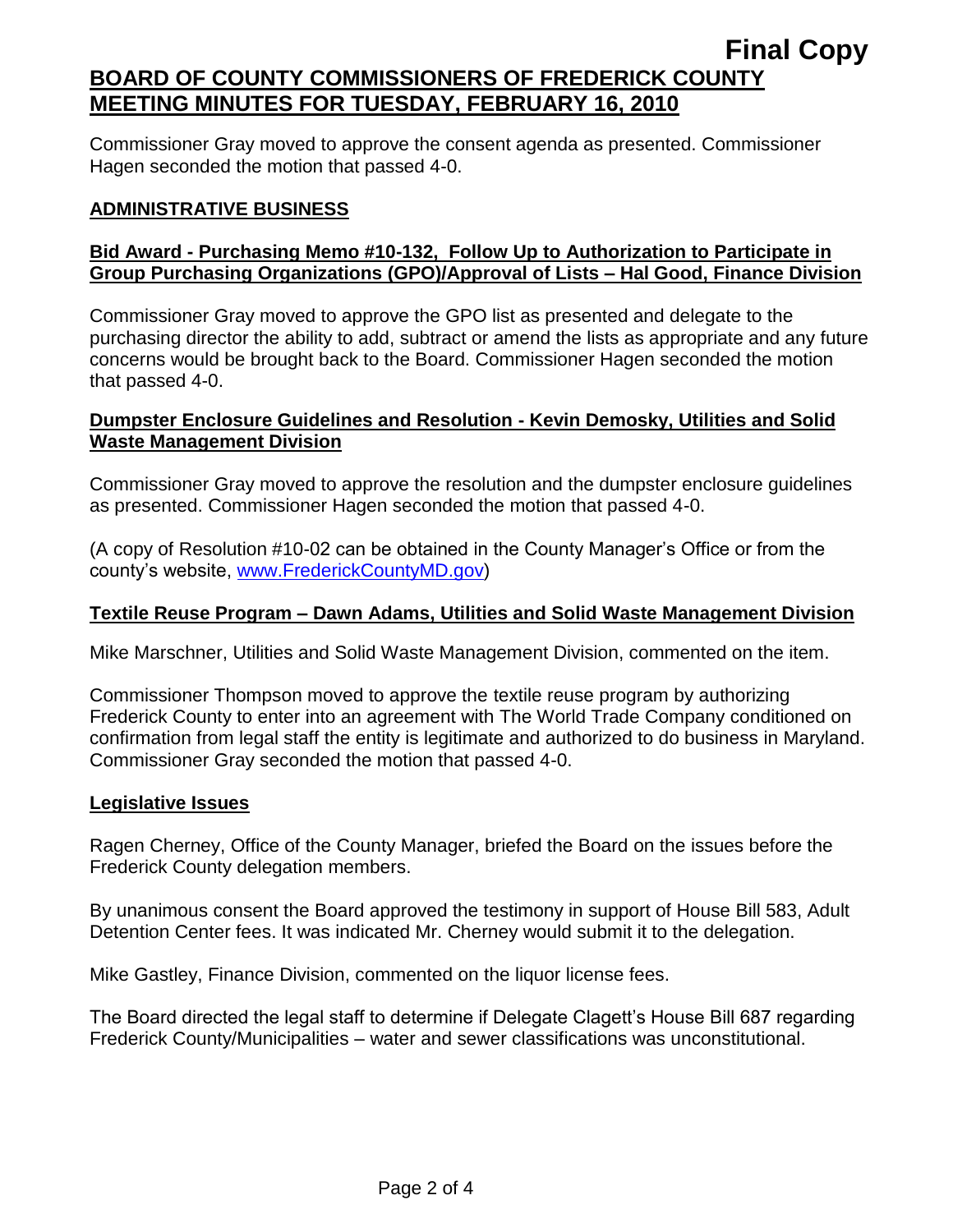### **Director's Report – Hilari Varnadore - Office of Environmental Sustainability**

Ms. Varnadore presented a report on the yearly progress of the Office of Environmental Sustainability.

### **Countywide Comprehensive Plan (Plan) Update – Eric Soter and Jim Gugel, Planning Division**

For purposes of the following motions, these abbreviations will be used.

**NPS – No Planned Service PS – Planned Service VC – Village Center LI – Limited Industrial ORI – Office, Research, Industrial NR – Natural Resources R1 – Residential A - Agriculture**

**LDR – Low Density Residential WSSA – Water Sewer Service Area**

Mr. Gugel reviewed the agenda with the Board. He noted the objective of the meeting would be to review the comments received on the Board's draft countywide comprehensive plan and to make final revisions to the land use plan map, zoning map and water and sewer plan maps or the text document. He also indicated the Frederick County Planning Commission (FcPc) had not reviewed the Urbana and Walkersville planning regions.

#### Middletown Region

Commissioner Hagen moved to retain the R-1 zoning classification on Tax Map 66, Parcel 979, retain the comprehensive plan designation of LDR, keep it in the Fountaindale community growth area and classified NPS on the water and sewer plan map. Commissioner Gray seconded the motion that passed 3-1 with Commissioner Thompson opposed.

Commissioner Hagen moved to place the zoning classification of VC on the front two-thirds of Tax Map 55, Parcel 10 and A on the back one-third of the property. The property would remain outside the growth area and outside the WSSA. Commissioner Gardner seconded the motion that passed 3-1 with Commissioner Thompson opposed.

Commissioner Hagen moved to apply the VC zoning classification to Tax Map 66, Parcels 435, 782 and a portion of 781. Commissioner Gray seconded the motion that passed 3-1 with Commissioner Thompson opposed.

Commissioner Hagen moved to place RC zoning classification and NR land use designation on the balance of Tax Map 66, Parcel 781. Commissioner Gray seconded the motion that passed 4-0.

Commissioner Hagen moved to retain the zoning classification of R1 and the land use designation of rural residential on Tax Map 76, Parcels 65 and 181. The parcels would remain